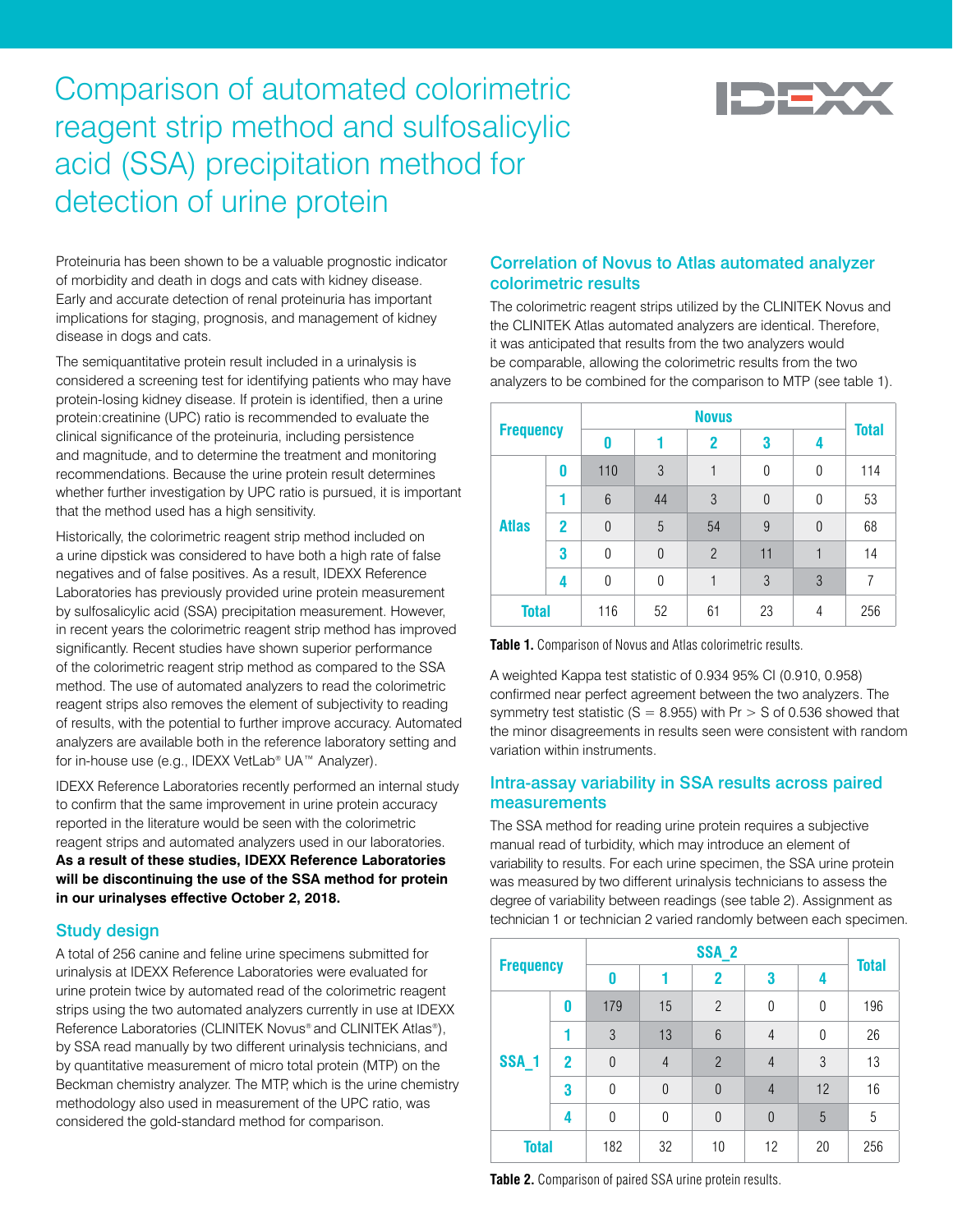Agreement between the two SSA readings was not as strong as that between the CLINITEK Novus® and CLINITEK Atlas®, but it was still excellent with a weighted Kappa statistic of 0.876 95% CI (0.836, 0.916). Unlike with the automated colorimetric results, there were more values that differed between paired SSA measurements by greater than one result bucket (e.g., 2+ versus 4+). Differences in results between paired measurements were not symmetric, with the second measurement tending to be higher than the first measurement. This was not a reflection of technician bias, since the technician performing the first versus second measurement was randomized with each specimen.

#### Disagreement between colorimetric and SSA results

Comparisons were also performed between SSA urine protein and the automated colorimetric results provided by the CLINITEK Atlas and by the CLINITEK Novus. In both cases, there was only fair to moderate agreement between SSA and the CLINITEK Atlas and the CLINITEK Novus colorimetric results (Kappa weighted statistics of 0.453 and 0.390 respectively). The disagreement was asymmetrical, with colorimetric results consistently giving higher urine protein results than those obtained by SSA. In no cases did the colorimetric results report negative protein with a positive SSA result.

#### Correlation to quantitative urine protein levels

The semiquantitative colorimetric and SSA urine protein results were compared to the quantitative MTP urine protein level as measured on the Beckman Coulter chemistry analyzer (see figure 1). The colorimetric urine protein results showed a stronger correlation (Spearman's rank correlation [ρ] of 0.87 for CLINITEK Atlas and 0.89 for CLINITEK Novus) with the actual quantitative urine protein results than that seen by SSA (Spearman's rank correlation [ρ] of 0.61). Of particular concern is the wide range of quantitative urine protein results greater than 100 mg/dL that may be reported as normal (N: negative or trace) by SSA as compared to what is seen with the colorimetric method.





The sensitivity and specificity of the SSA method and the colorimetric method (CLINITEK Novus and CLINITEK Atlas) for detection of a quantitative urine protein of 30 mg/dL was calculated by comparison to MTP results (see tables 3 and 4). Positive SSA or colorimetric results were defined with a result of  $1+, 2+, 3+,$  or  $4+,$  and positive urine MTP results were any urine protein results > 30 mg/dL as measured on the Beckman Coulter chemistry analyzer. The SSA method showed 100% specificity (result within normal limits when quantitative MTP < 30 mg/dL) but very low sensitivity (66%) for urine protein at this level. Increasing the positive urine protein cutoff to 100 mg/dL only increased the sensitivity of SSA to 76%. In contrast, the colorimetric method showed an excellent sensitivity of 99% for detection of 30 mg/dL urine protein, while still maintaining a very good specificity of 87%.